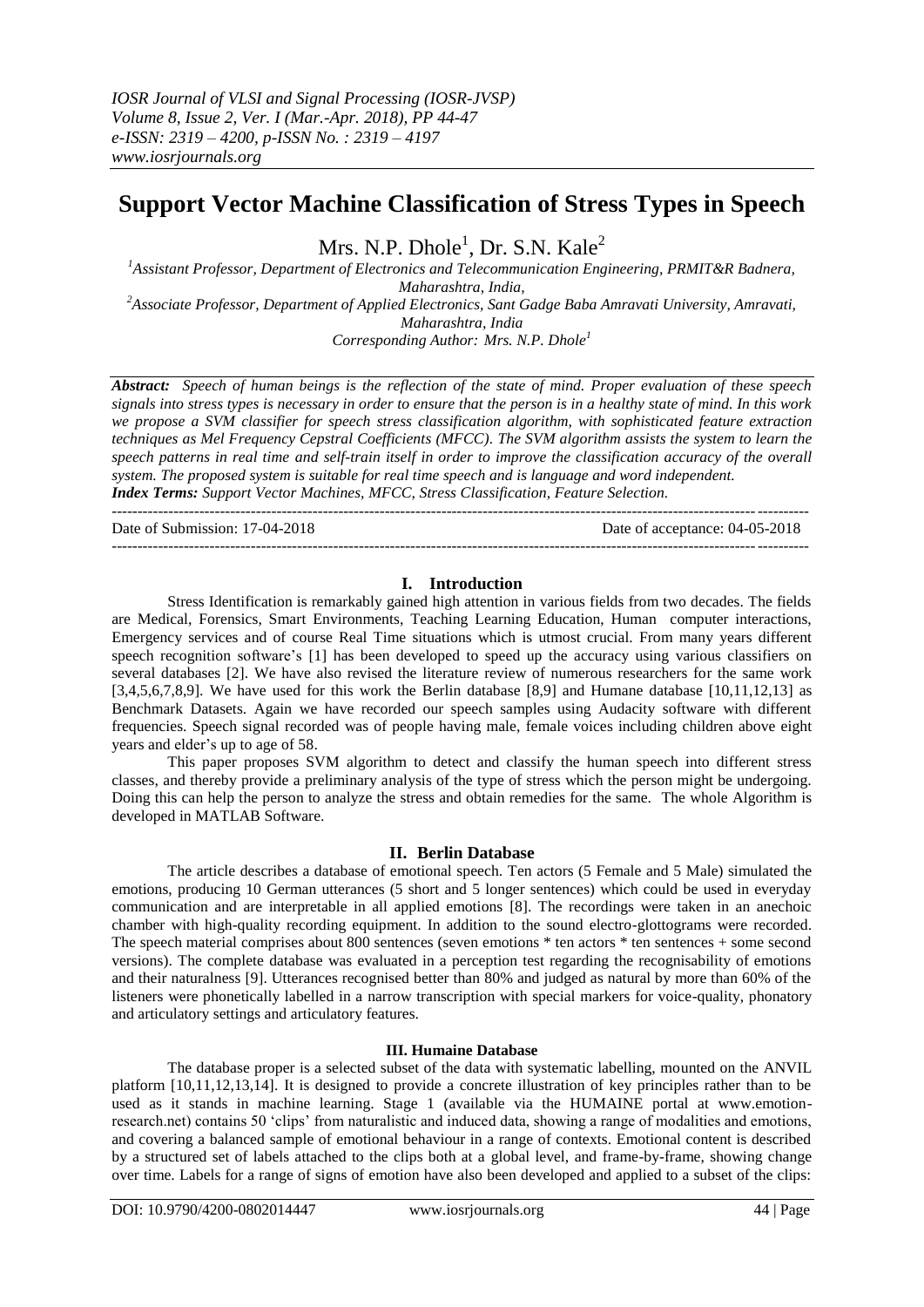these include core signs in speech and language, and descriptors for gestures and facial features that draw on standard descriptive schemes.

#### **IV. Audacity Software**

Audacity is a free and Open Source Software, it's an easy-to-use audio editor and recorder for Windows, Mac OS X, GNU/Linux, and other operating systems. Audacity is free software, developed by a group of volunteers and distributed under the GNU General Public License (GPL) [15]. We can use Audacity to Record live audio, Convert tapes and records into digital recordings or CDs Edit Ogg Vorbis, MP3, and WAV sound files to Cut, copy, splice, and mix sounds together to Change the speed or pitch of a recording. Audacity can record live audio through a microphone or mixer, or digitize recordings from cassette tapes, vinyl records, or minidiscs. In this research work we have recorded the speech using audacity with different frequencies 8 kHz, 16 kHz and 44.1 kHz.

| <b>Table no.1:</b> Elements of Database |                                 |
|-----------------------------------------|---------------------------------|
| Databases                               | Marathi, Hindi, Berlin, Humaine |
| Features                                | <b>MFCC</b>                     |
| Classifier                              | <b>Support Vector Machine</b>   |
| Output                                  | mat files                       |
| Results                                 | Images of MATLAB Software       |

Table no. 1 shows the elements of databases.Output of SVM Algorithm are saved in .mat files so that we can separately process various processes easily. Results of these are taken when we run the codes and get the images in MATLAB windows.



**V. Flowchart of SVM Algorithm**

**Figure no. 1:** Flowchart of SVM Algorithm

**SVM:** SVM is a machine learning technique in pattern recognition specially speech identification. SVM is Kernel based margin maximization [16]. The Maximal-Margin Classifier is a hypothetical classifier that best explains how SVM works in practice. The numeric input variables (x) in your data (the columns) form an ndimensional space. For example, if you had two input variables, this would form a two-dimensional space. A hyper plane is a line that splits the input variable space [16, 17]. In SVM, a hyper plane is selected to best separate the points in the input variable space by their class, either class 0 or class

*Features (MFCC)*: Mel frequency cepstral co-efficients are mostly used features for any speech recognition system. We are using MFCC for stress speech feature extraction. [17] Feature extraction undergoes raw speech transformation into useful parameters without changing speech information. It consists of Pre-emphasis, Framing, windowing, spectral estimation, Mel Filtering DCT etc. as procedures for this features extraction. In stress speech extraction we convert into useful data to classify and train the neural network.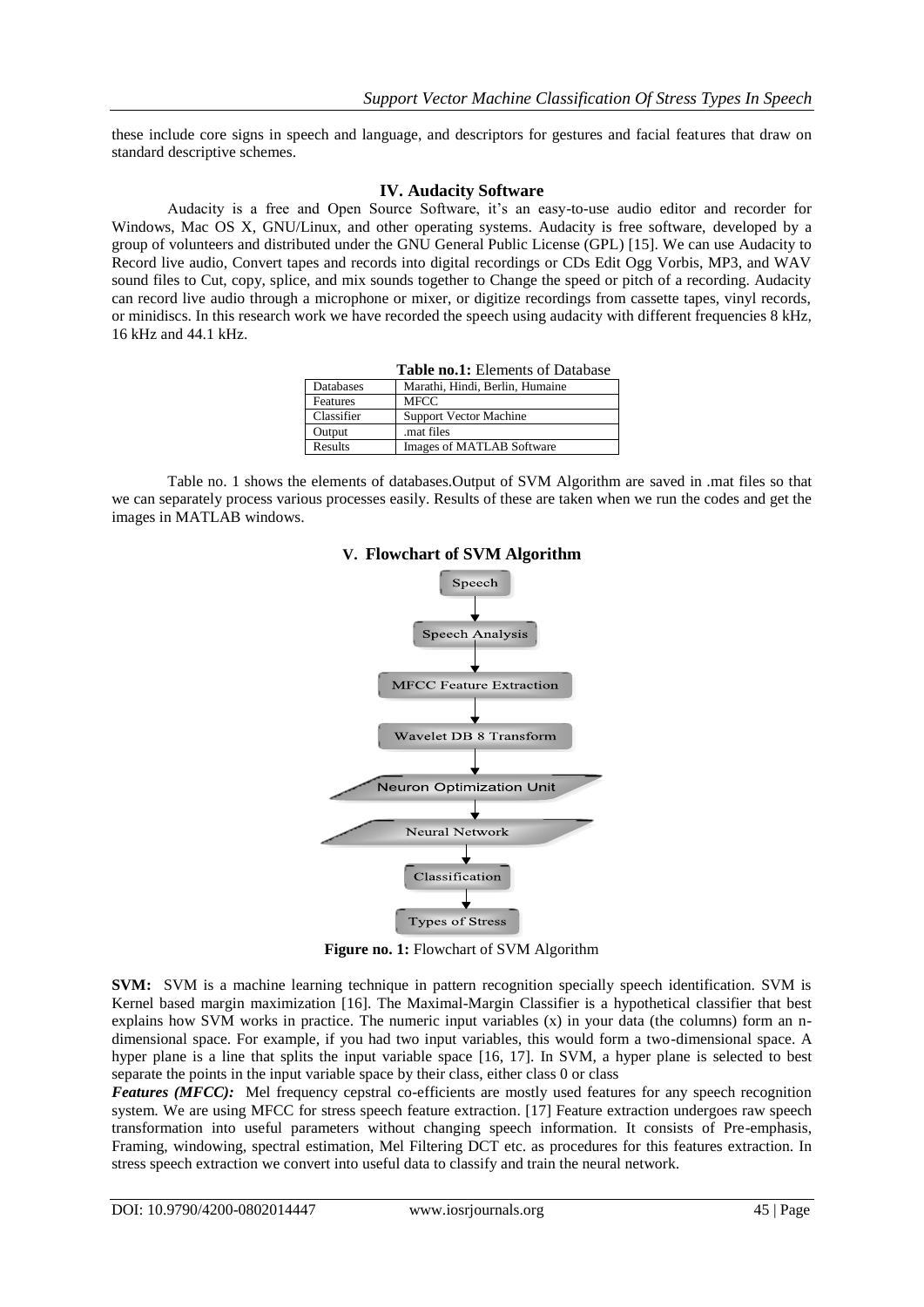**Classifier training and testing***:* SVM classifier is trained using neural network for stress speech identification using MFCC. These feature vectors are provided to test the stress types and classify using delay needed.

# **VI. Results**

We tested our stress detection systems under 5 different categories, namely,

- Stress Type 1
- Stress Type 2
- Stress Type 3
- Stress Type 4
- No Stress

Stress type 1 arises from problems like workload and anxiety. Stress Type 2 induces from noise and speech quality. Stress type 3 corresponds to effects causing due to medicines, illness and narcotics. Stress Type 4 refers to problem arises from vibration and acceleration. Finally No stress means persons is in normal condition.

Figure 2 is a Matlab screenshot for the code of SVM. SVM suggests that it has classified a speech wavefile as in the Class 2 and Class 4 with number 4 counts in Class 1 and Class 2 as number of Counts 2 which means that Class 1 is Stress Type 1 with recognition with 4 counts. The same Procedure is repeated with Berlin Database and Humaine Database. The Speech file extension is .wav. The Speech undertaken is from Real Datasets which we have created.



**Figure no. 2** MATLAB Code Screenshot for SVM classifier



**Figure no. 3** The Original Speech with its MFCC Features.

Above figure notifies the Matlab window original speech and its MFCC feature where on x-axis is Frequency and Y-axis is its Amplitude.

Figure no. 4 describes the Delay needed for SVM classifier for a particular Wave file and classified as Stresss Type 1. Delay arises due to echo and reverberations in speech.